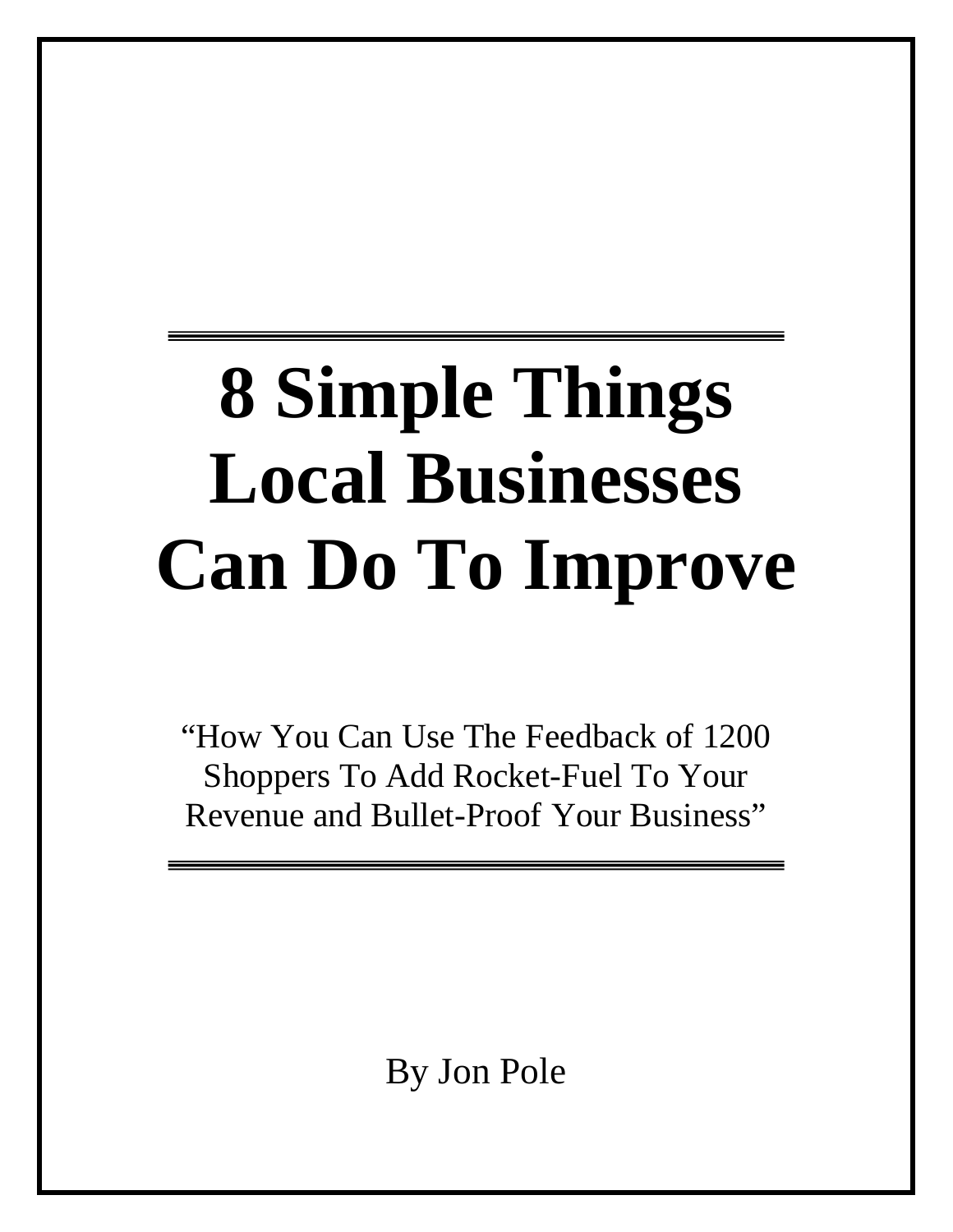### **Introduction:**

Throughout the following pages I will share the **8 Things That Local Businesses Can Do to Improve.** These are the responses from a survey of local consumers and while I'm not a statistician, I can tell you that all of these items are relevant to your business. If you take action and focus on these 8 areas you can bulletproof your business from the competition. Throughout my career of helping independent business owners I have learned one thing: Business Owners Are Busy. From the moment you wake up until you go to bed, your business races through your mind. While this helps fuel your success, there are times that it can "cloud" the attention to the simple things your customers expect from you and your business. As I share the points, I will try and offer some thinking points that you can use to immediately help turbo-charge your business.

**One important reminder:** These are the words of actual "local" consumers. They were not offered a list of choices. They were asked, "What can local businesses do to improve?" We then left a blank space for them to use their words. This list is a tabulation of those answers. We had more than 1200 respondents. A little more than 62% were women, and the average age was 42. That pretty much describes the most powerful and active consumers available for local businesses. You should listen to them; they may control your future.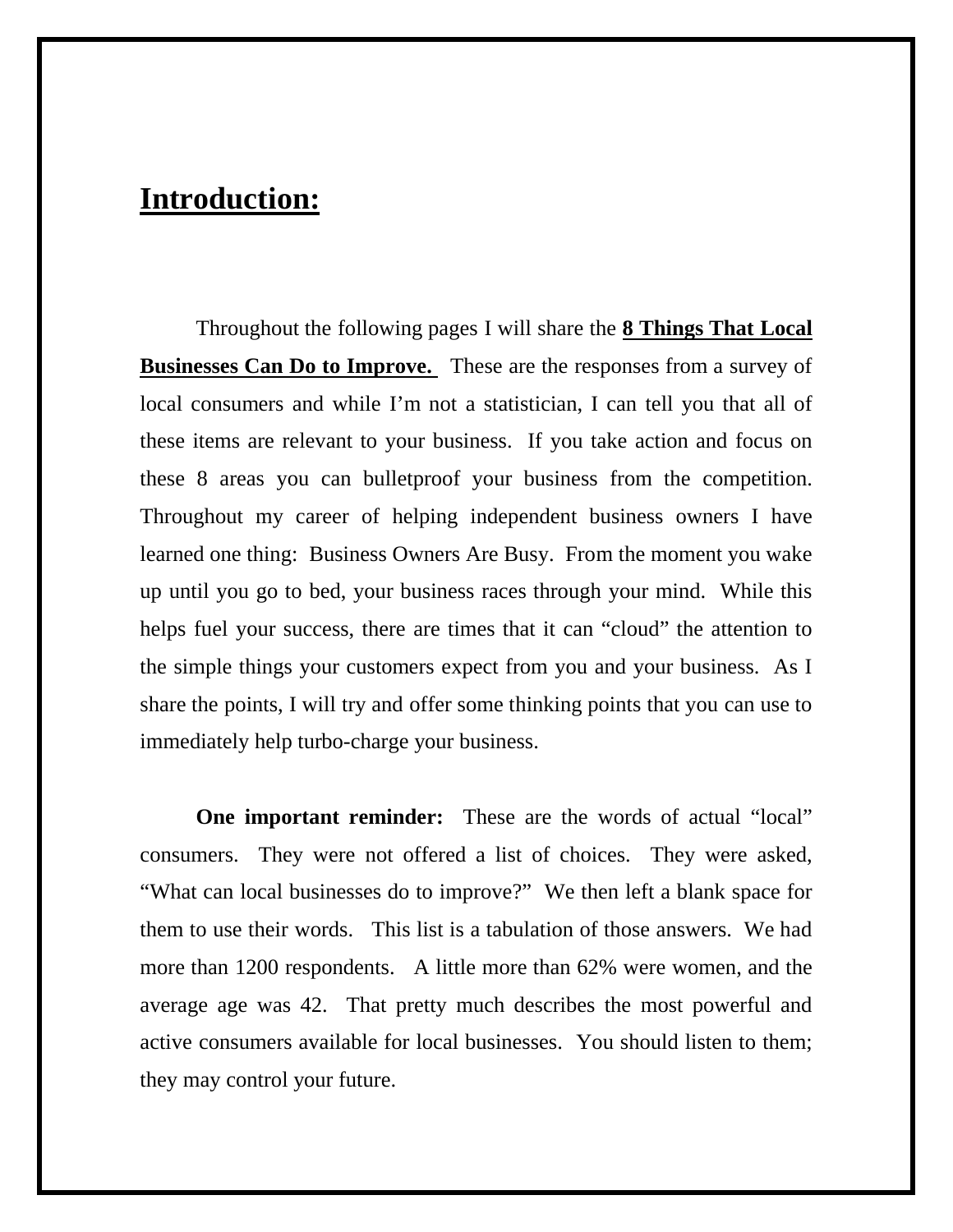# **# 8 – Improved Parking**

The answer of **Improved Parking** should not shock anyone. After all, it is the foundation of making it easy for your customers to do business with you. While for some businesses "parking" may be an easy issue to solve based on their location, other business owners are forced to deal with Downtown by-laws and regulations. Regardless of your situation – you need to answer the question, "What Can I do to improve my parking situation?"

### **Thinking Points:**

- Is your parking lot clearly marked with Signage?
- Is there a way to visually educate your customers about parking?
- Is there a way your staff can verbally communicate parking?
- Can you "go" to your customer and eliminate parking?
- Do you use the "best spot" or is it available for clients?

### **A Story:**

When I first visited New Port Richey in Florida, I loved the fact that some of their local restaurants had "take-out" parking spots. At that time, I had never seen this before, so it was a nice surprise as I pulled up. It was even more impressive when the wait staff came to my car with my order, and the visa machine. I never got out of the car. It was fast for me, and for the restaurant. It also keeps their parking lot in order, and their other customers happy.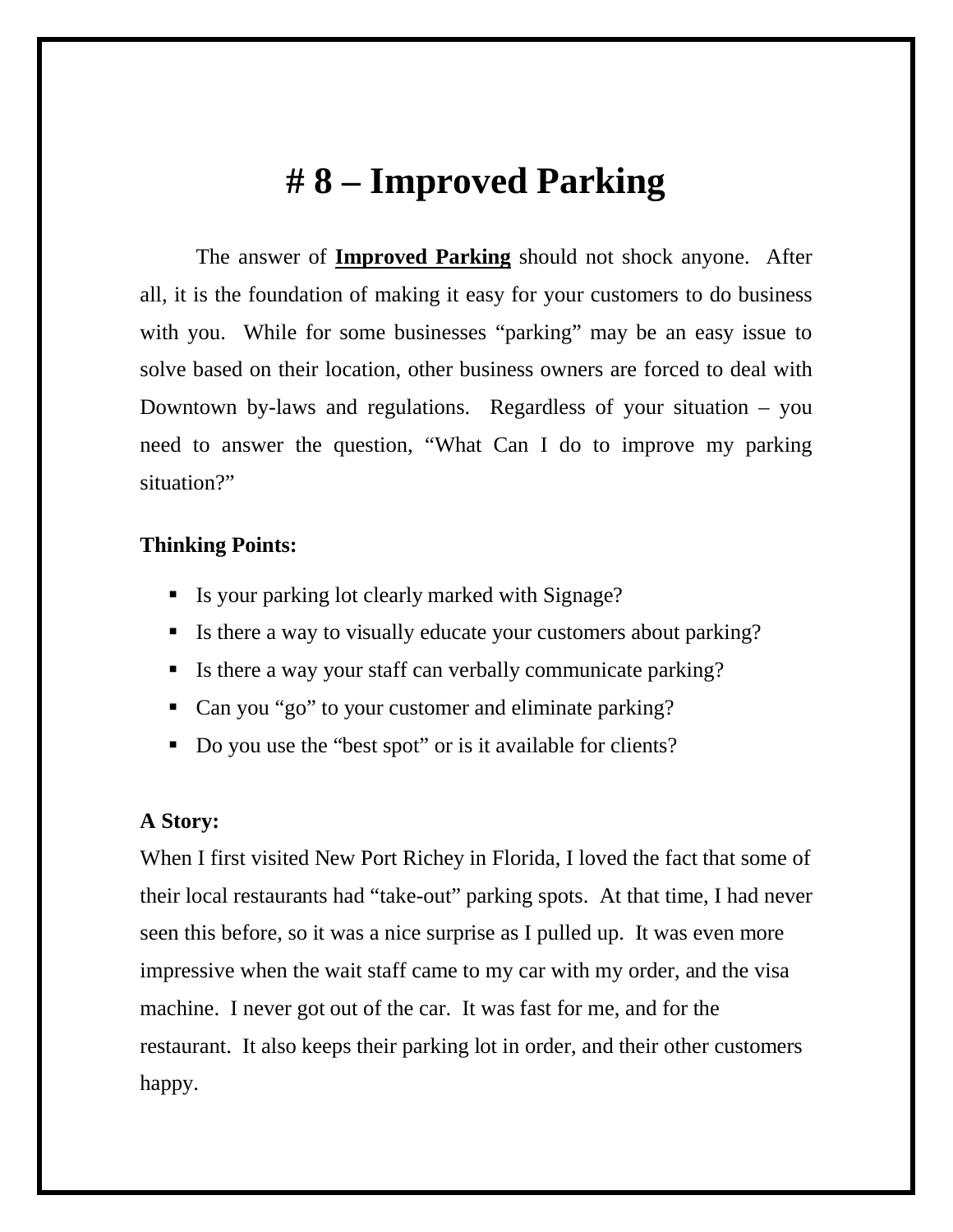# **# 7 – Physical Improvement**

We have all been in a business, office, restaurant and thought, "Man, this place could use an update." Well, it's time to turn that question around on your workplace. Before you bust the bank with renovations, start by asking yourself this question, "What could we do that would improve our customer's experience when they visit us?" There are times the answer is as simple as a good "spring cleaning", or a fresh coat of paint in the lobby, other times it may be something more involved. The fact of the matter is, you need to make your business "inviting" and "comfortable" for your customers otherwise; they will take their business elsewhere.

### **Thinking Points:**

- Is your business inviting from the outside?
- What is the first impression when you come in the door?
- Are there "outdated" posters, signs, flyers, promo pieces, magazines?
- Lighting is important how "bright" are you?
- Have a "fresh" pair of eyes look at your business and give feedback.

### **A Story:**

Think like Sam Walton. There are many stories about how Sam used to visit his competitors and "steal" their great layout ideas. Do the same. Keep in mind you can "steal" great ideas from any business, not just your competitors.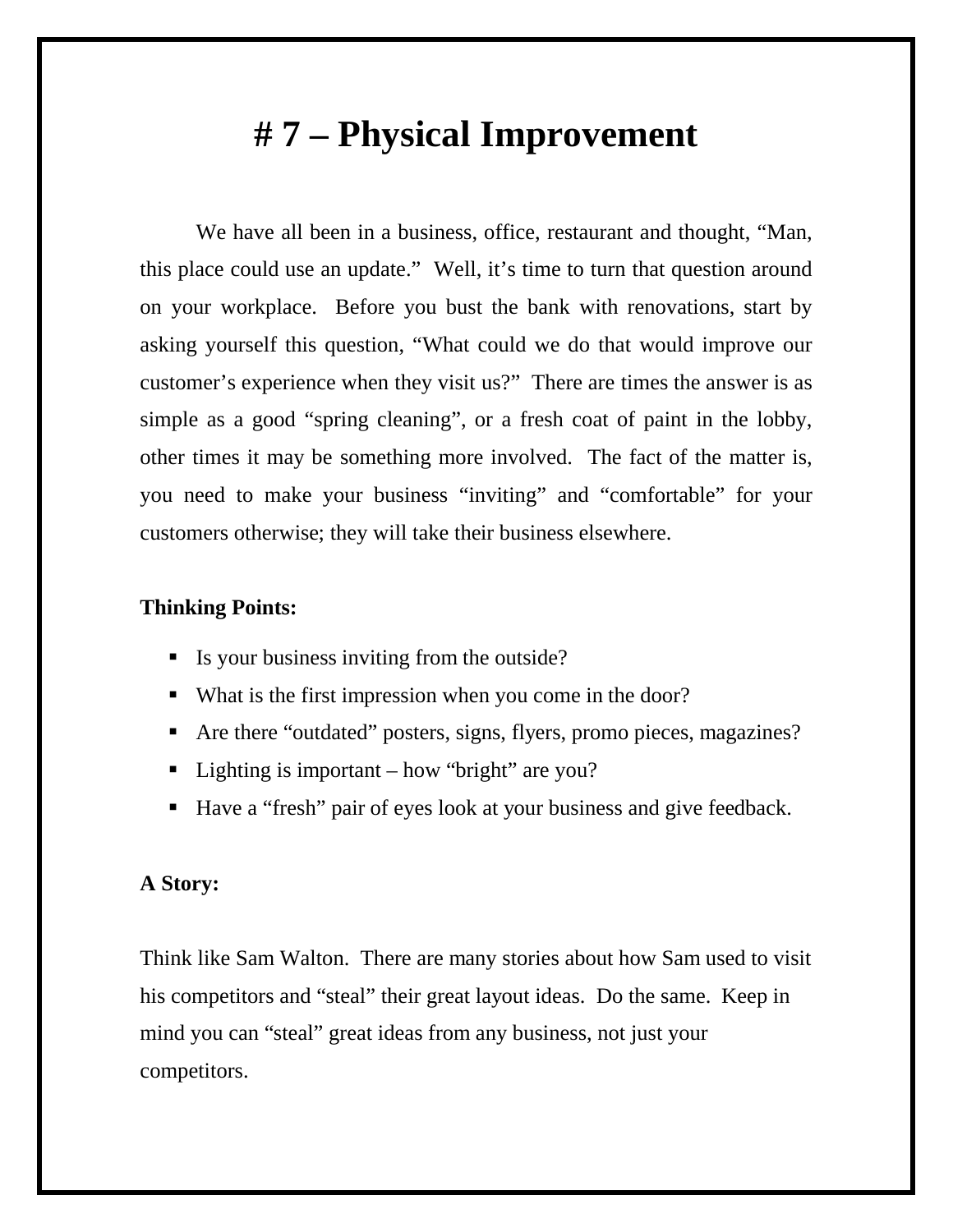## **# 6 – Pricing**

First, you should note that Pricing is number 6. **It's not number 1.** The number of business owners who believe that customers only buy things based on price always amazes me. This is simply not true. That being said, if everything is equal between two competitors, then yes, price does matter. Your customers have a better understanding of business than we often give them credit for. In the survey many respondents wrote "lower prices" and then followed it with a smiley face or LOL (laugh out loud). They understand that businesses just can't lower prices. The key words that were repeated over and over in the survey were **"competitive prices".** Keep those words in mind – "competitive prices".

### **Thinking Points:**

- Have you compared your prices to the competitors lately?
- Do you have items you aggressively price? If so, highlight them.
- If you have items you can't discount can you add more value?
- Some Prices are worth advertising.

### **A Story:**

Remember that consumers make choices based on **Time VS Money**. Some people will spend more money to save time, and others will spend time to save money. Are you catering to both types of shoppers or customers?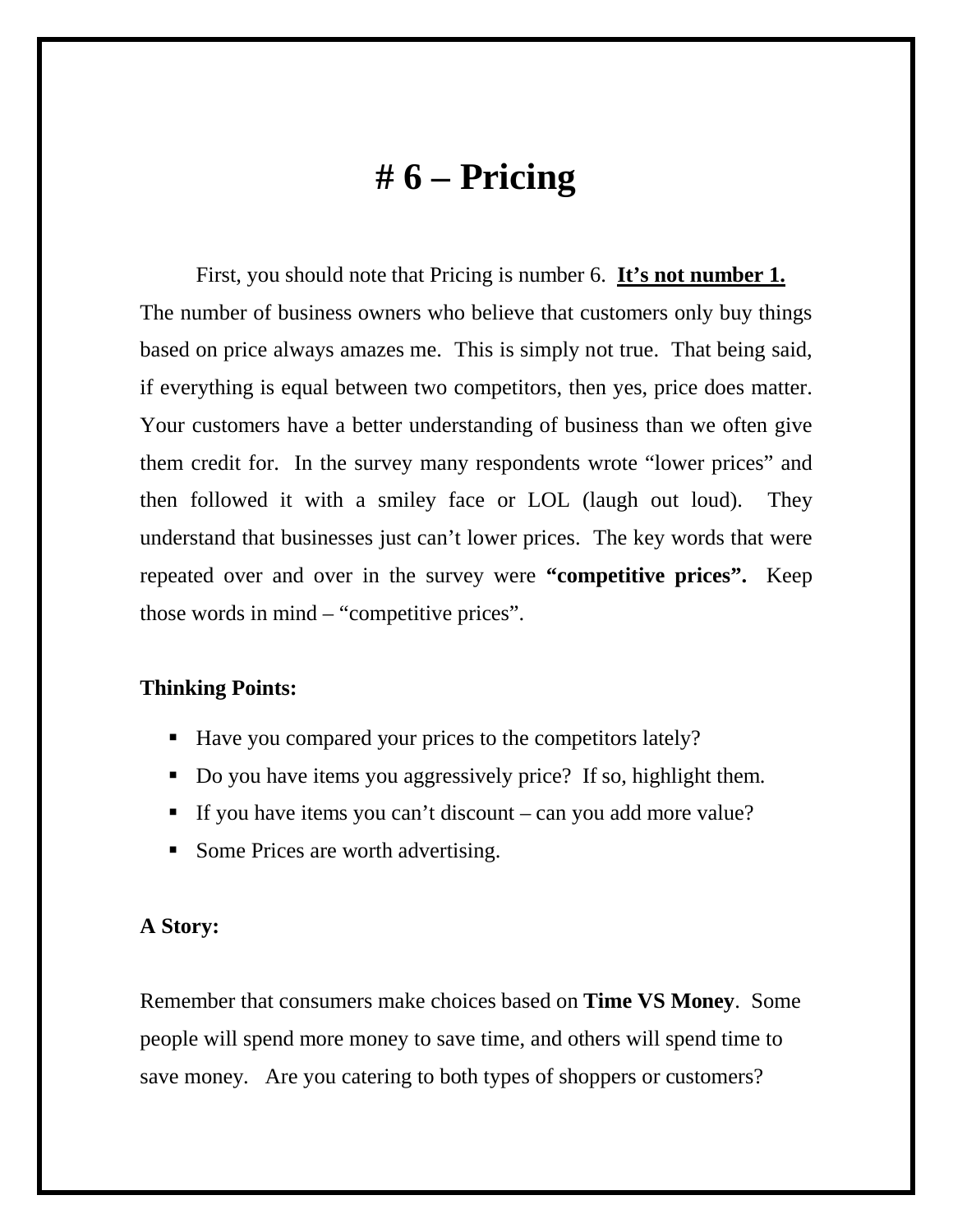### **# 5 – Have / Participate in Events**

Since the beginning of the economic downturn, consumers have become more selective than ever before with how and where they spend their money. It's clear that consumers expect you to get in front of them, and make it easy for them to know who you are and how to do business with you and **why** they should do business with you. They expect businesses to be involved. This means participating in events, hosting specialty events, tying in with other businesses and at times showing up "where and when" they expect to see you.

#### **Thinking Points:**

- What event could you host in the next 60 days?
- Are there local events you can co-sponsor?
- What local businesses would compliment your business?
- Make a list where do your customers expect to see/hear you?
- Could you participate in a fundraiser?

### **A Story:**

Are you participating in the local home/trade show? Think about it. Thousands of local consumers show  $up$  – are they expecting to see and talk to you? Don't just show up "willy-nilly" – have a plan on how you want to impress the Home/Trade Show visitors.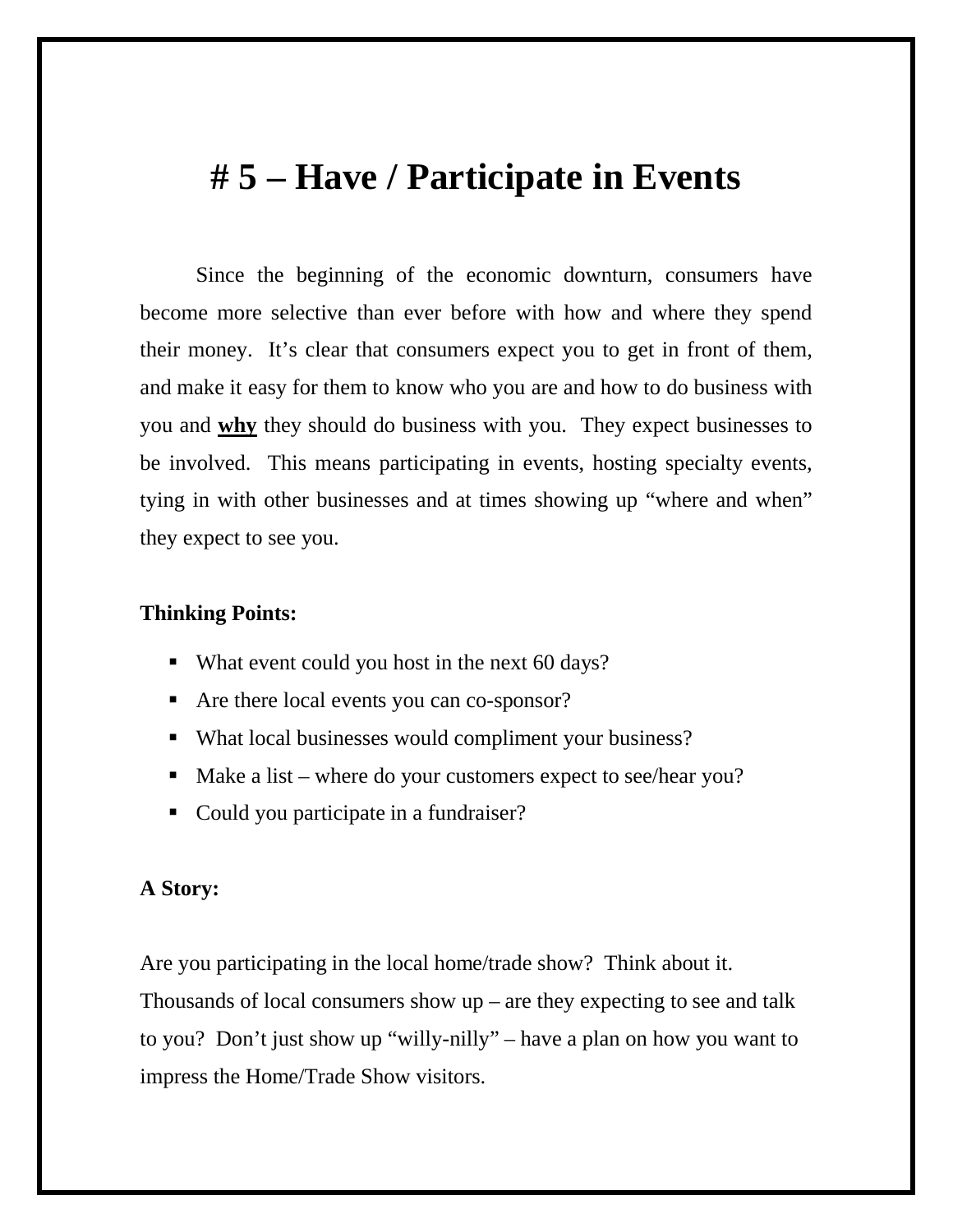### **# 4 – Selection / Products**

After reading through the thousands of comments, I believe that Selection/Products is directed more at some of the bigger box stores rather than smaller independent businesses. That being said, the consumers have spoken, so we should listen. Cleary what is frustrating to consumers is when they show up to make a purchase and the product is unavailable or worse, the product is available, but does not meet their need in the terms of size, shape or color. Bottom-line; if you're going to be famous for something, you need to be able to deliver - every time.

### **Thinking Points:**

- Could you add more selection or more inventory?
- What is your "Plan B" if you run out of products?
- Does your staff understand "Plan B"?
- Have you educated your customers about your selection?

#### **A Story:**

After Black Friday 2009, I heard a caller to a Business Television Program tell a story about how she went to 3-4 stores to buy a specific product and they were all out of the product. When she got home she went online and bought the item and 6-7 other items. If you don't have the product, your customers will find it.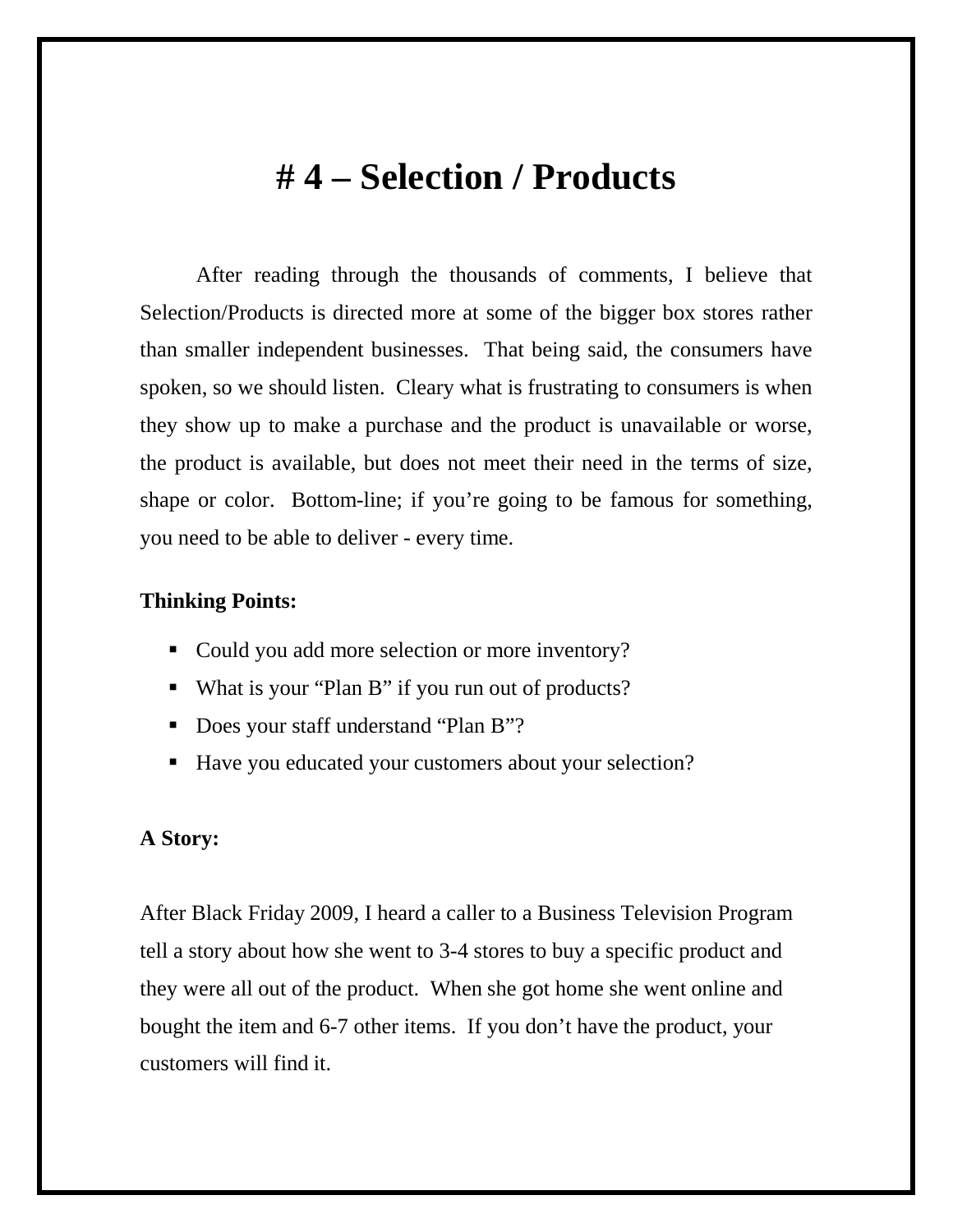# **# 3 – Advertise / Promote**

Advertising is more than running one ad - it takes time. Your advertising schedule should be as long as you plan to be in business. Why? People forget. People Move. Traffic Patterns change. Products Change. Your job is to make sure consumers **KNOW** you! They want to know you! The consumers who completed the survey expressed a high desire to do business with local businesses – their complaint – they don't know where to go or they're never invited to do business with you. Think about all the business YOU DON'T do business with? Why is that? Is it because you have never been invited into their business? You need to advertise and promote. It's not enough to just open the doors and "hope" people come in. You can do better. Consumers want to know WHAT you have to offer **AND** how YOU can make their LIFE better.

### **Thinking Points:**

- Do you have an advertising strategy in place?
- Are you promoting what you are famous for?
- How are you making it easy for people to "remember" you?
- Figure your ad budget here: www.adbudgetcalculator.com
- Do you have co-op or vendor dollars available?

### **A Story:**

I used to drive an hour round trip to get my hot tub supplies until a local store promoted they sell the same products. For two years I made that drive, the local store where I now shop is geographically **the closest** store to my house. Until they ran their radio ad, I had never been educated about what they offered.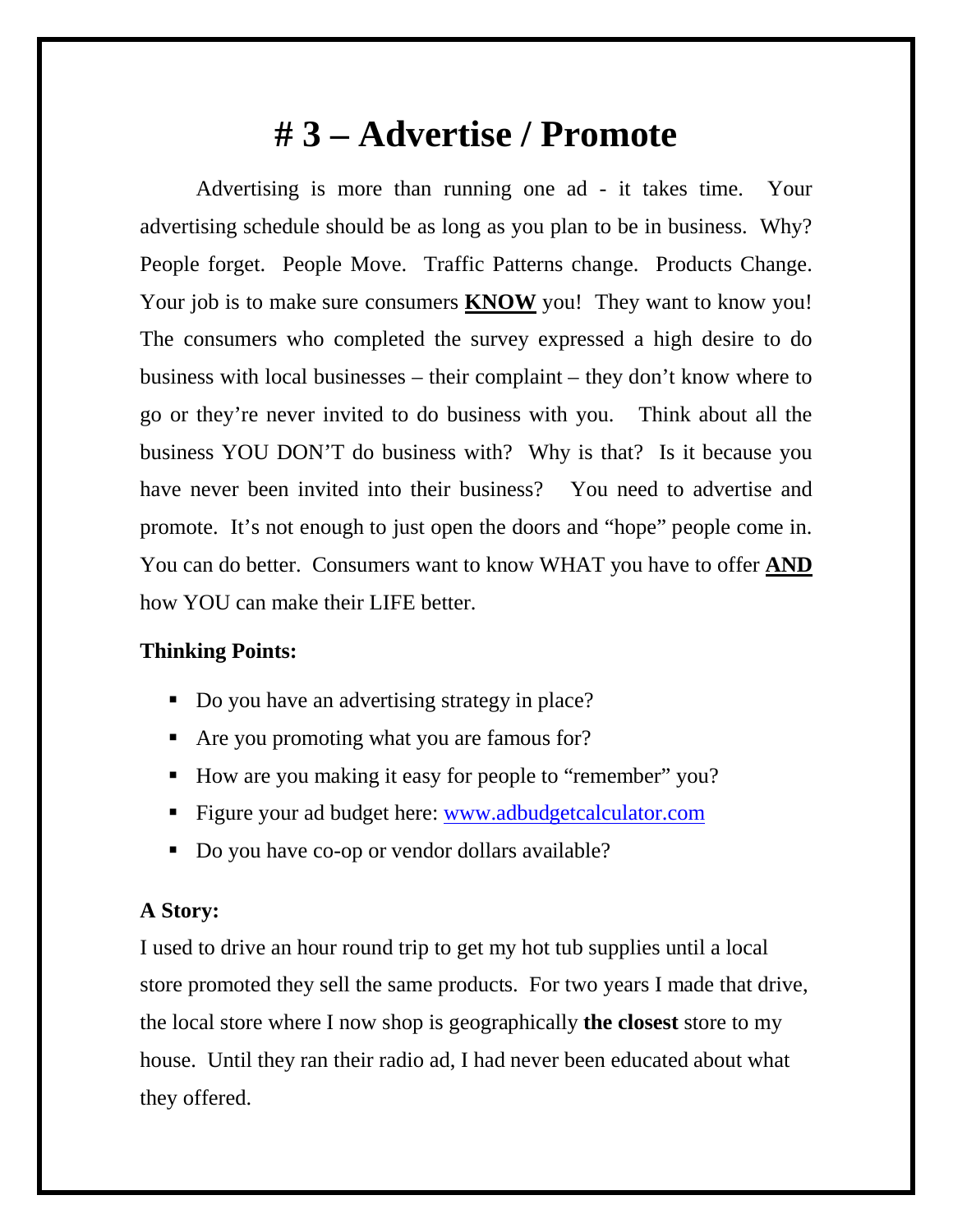# **# 2 – Hours of Operation**

For most small businesses, especially an owner-operated business "hours of operation" can be one of the most highly debated topics. In many cases it comes down to "who will work the hours" and "what is the costbenefit". Debates aside, the consumers have spoken, and they want you to be open when THEY want to shop, not when YOU want to work. Is there a standard? Not anymore, there are so many businesses with different sizes and shapes that we don't live in a "one size fits all" society. You need to look at your business, your industry, and your competitors and ASK YOUR customers what they want from your business to determine what hours are best suited for you (and more importantly your customers). Think of the shopper who is coming to do business with you, they park; they walk up to the door, pull the door and it's locked. Man, at that moment YOU LOST, and it's hard to win that customer back.

### **Thinking Points:**

- Are your hours clearly posted on your door?
- Do you include your hours in your advertising/web?
- Have you asked your clients what hours THEY prefer?
- What is the cost of "lost opportunity" of not being open?
- Can you open 10am-7pm to catch the "9-2-5" crowd?

### **A Story:**

"…Or by personal appointment" This is one of my favorite signs. I saw it hanging under the hours sign at a small furniture store. The sign says it all – it says – "we here to serve you – when you need us". A simple fix.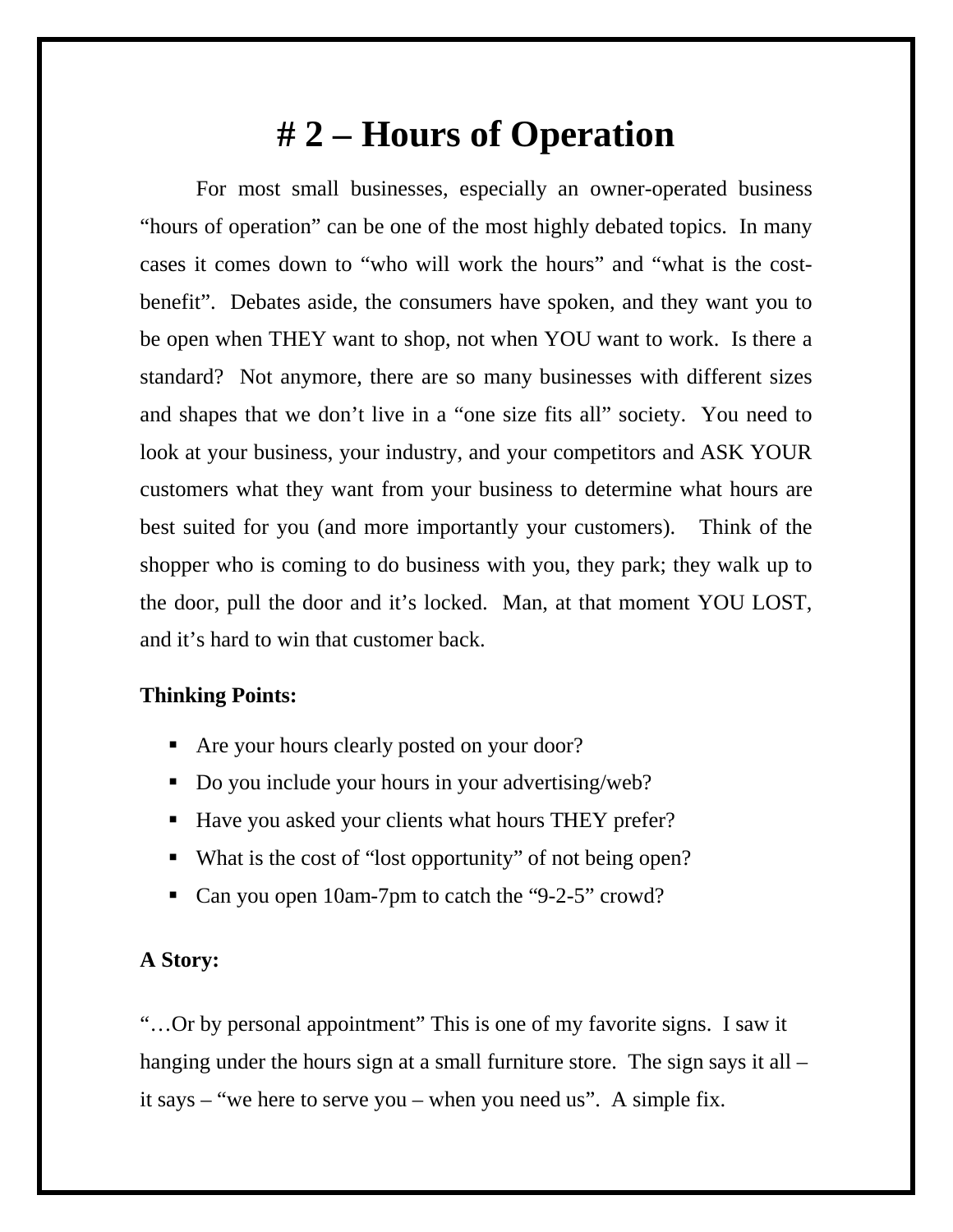# **# 1 – Customer Service**

Comment after comment in the survey talked about "customer service". They covered everything from smiles, to attitudes, to product knowledge. Customer Service used to be easy. It used to be common sense. Today, that is not the case. Great Customer Service is hard work. You cannot just leave customer service to your staff. Too often they will fail. You need to be proactive and build defined systems of "how YOU want YOUR customers" treated in every situation. You should have written, clear, easy to follow procedures. Start with "how to" answer the phone and end with "how to" say good-bye when a customer leaves – and fill in everything in between. Don't leave your customer-service to chance – it's too valuable. Don't be afraid to plan to "exceed expectations"

#### **Thinking Points:**

- Copy great customer service techniques you see at other businesses?
- Write it down. Create scripts for your staff.
- Make sure you have, read and respond to comment cards / emails?
- Ask your customers opinion.
- Send in a secret shopper get a real evaluation of what is happening.
- Be honest how about you? Are you good at customer service?
- What things can you automate to improve your service?

#### **A Story**

Your competition is EVERYONE. If your customers get great service at another business in a totally different category, they expect the same from you when they walk through your door.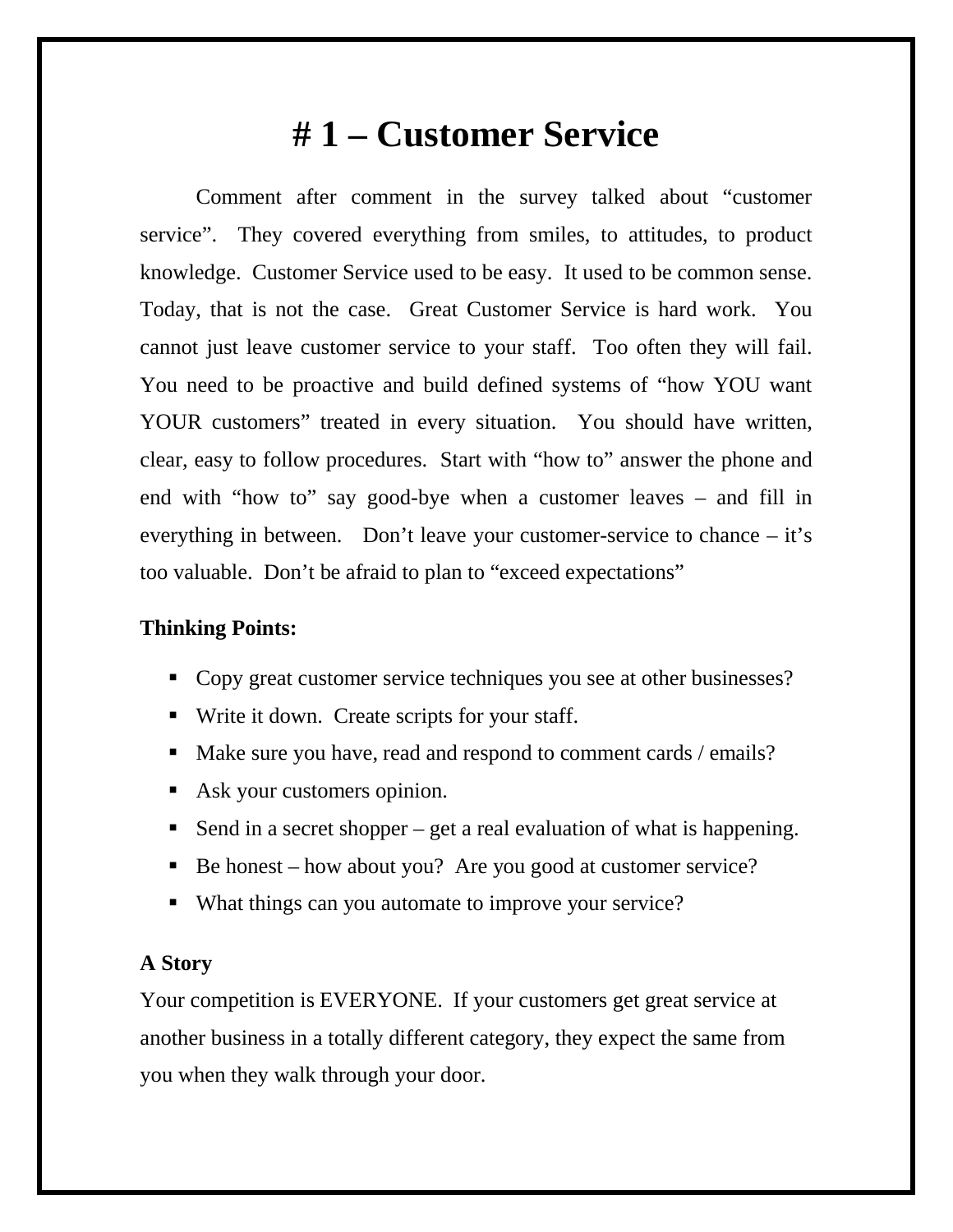# **Quick Comparison**

Now, to drive the importance of these 8 points home, let's do a quick comparison against the giant – Wal-Mart.

### **Parking**:

We can all agree that Wal-Mart rarely has any parking issues.

### **Physical Improvement:**

I've been in some dumpy K-Mart stores, but I have never been in a run down Wal-Mart. For the most part they're clean and tidy stores.

### **Pricing:**

Wal-Mart is a low price leader in some categories. In the categories they do not lead in price – they are "competitive". They also do a great job of highlighting their "roll-back" prices to create an even greater perception of value.

### **Have / Participate in Events:**

Wal-Mart will frequently host non-profit groups to fundraise at their locations. I have seen Wal-Mart involved in local community projects, donate money and run a booth a Home Show..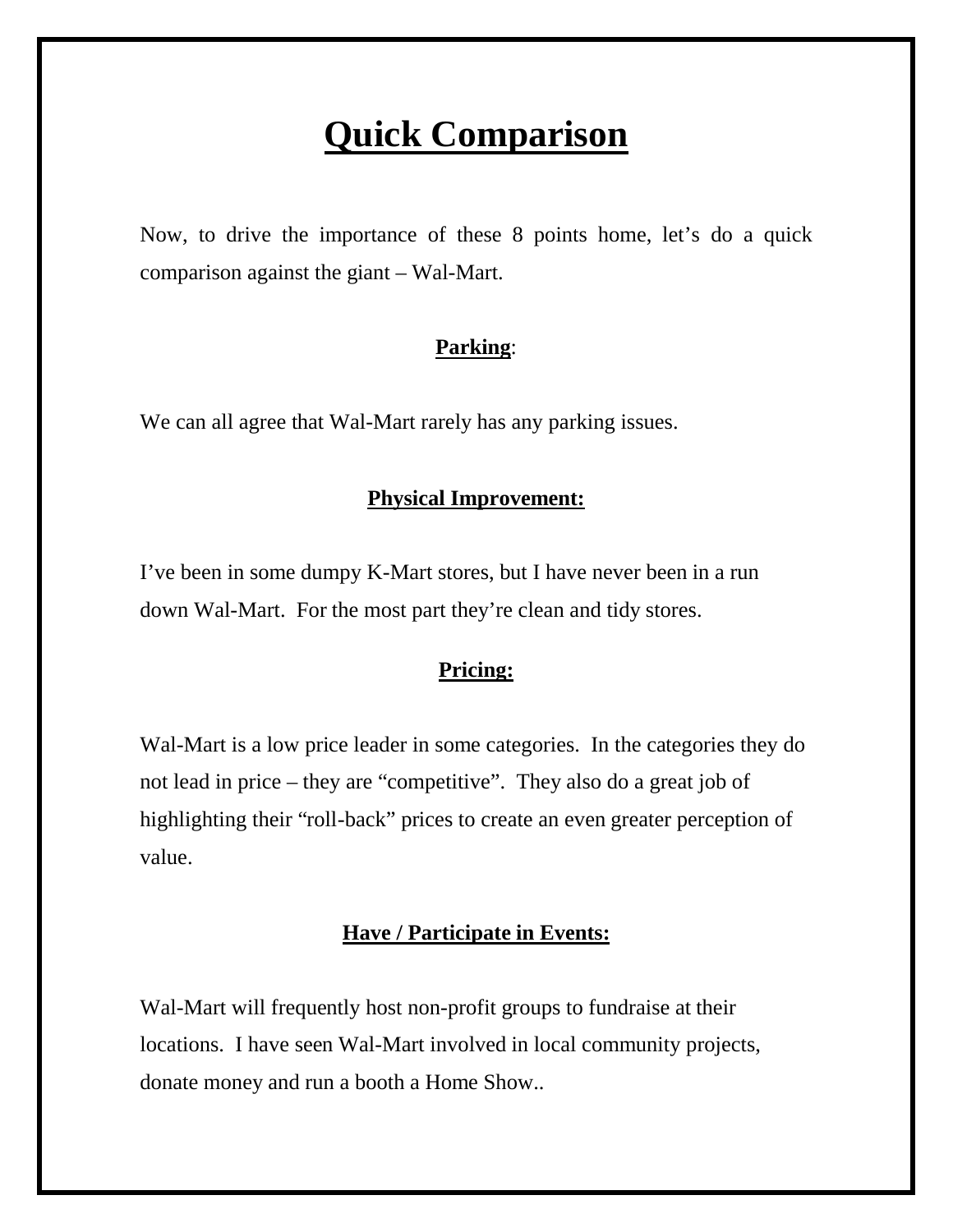### **Selection / Products:**

One of the crown jewels of Wal-Mart is how they perfected their distribution system to maintain well-stocked stores.

### **Advertise / Promote:**

Wal-Mart does Radio, Newspaper, Television, Internet and they maximize their vendor relationships.

### **Hours of Operation:**

It would be fair to say – "they set the standard".

### **Customer Service:**

While I can't say that Wal-Mart's Customer Service is perfect, here's what I do know:

- Someone greets me when I come in the store.
- All staff are clearly marked with Blue Aprons (if I need help)
- At check out, I'm asked, "Did I find everything I was looking for?

They do a pretty good job. Not perfect, but good. What ideas can you "swipe" from Wal-Mart and implement in your business? Think Big. Remember – Wal-Mart started in a town of 10,000 people and grew to become the world's largest retailer. You could be next. All you need to do is just do what your customers are asking you to do. In fact, do it better than they expect and your business has nowhere to go but straight up!